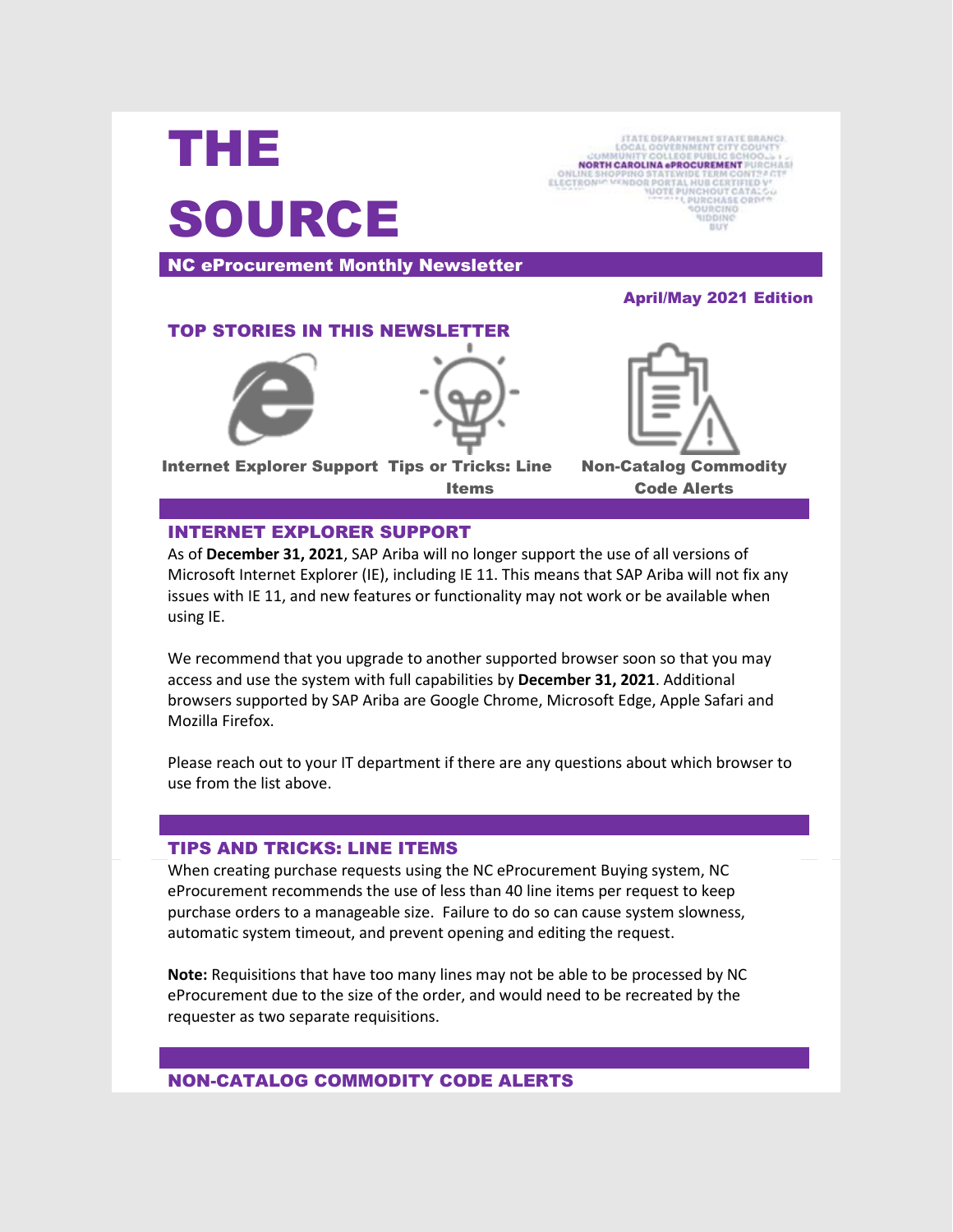Two new alerts have been created when entering certain commodity codes for **noncatalog** requisition line items.

If a commodity code consistent with a Correction Enterprises catalog item is selected, the following message will appear: "Per General Statute §148-134, this item may need to be purchased from Correction Enterprises." This indicates that the line item may be available in the Correction Enterprises catalog.

| Commodity Code: * | 241020 - Shelving and storage           |
|-------------------|-----------------------------------------|
| Notice:           | Per General Statute §148-134, this item |
|                   | from Correction Enterprises.            |

If a commodity code associated with a Statewide Term Contract Catalog item is selected, the following message will appear: "Based on the selected commodity code, this item may be available in a STC catalog (§143-55)." This indicates that the line item may be available in a Statewide Term Contract catalog.

| Commodity Code: *   111015 - Minerals |                                       |
|---------------------------------------|---------------------------------------|
| Notice:                               | Based on the selected commodity code. |
|                                       | in a STC catalog (§143-55).           |

Purchasing from a catalog allows easy population of item details by just clicking **Add to Cart**! The notices make users aware that an item may be available in a catalog, but will not stop the requisition from being submitted.

### TRAINING ROUNDUP

The Division of Purchase & Contract (P&C) and NC eProcurement offer various training courses related to procurement throughout the year. Please see the following table for a list of upcoming courses. For details about registering for a course, se[e How to Register.](https://urldefense.proofpoint.com/v2/url?u=https-3A__files.nc.gov_ncdoa_pandc_OnlineTrainingMaterials_How-2Dto-2DRegister.pdf&d=DwMF-g&c=eIGjsITfXP_y-DLLX0uEHXJvU8nOHrUK8IrwNKOtkVU&r=MXJolZ0fx0MQ88DX_BGVFUE7TCVkF0Q7fOV00Tar3jk&m=kHtd2MEErp9uIwKiKww9WYisURPYWpIlduyfVr-4JmQ&s=1LyJkrt6YmRiM_T_czOz-seaUnkvXc34lklst7dP3CI&e=)

Check the NC eProcurement [Course List](https://urldefense.proofpoint.com/v2/url?u=https-3A__eprocurement.nc.gov_events&d=DwMF-g&c=eIGjsITfXP_y-DLLX0uEHXJvU8nOHrUK8IrwNKOtkVU&r=MXJolZ0fx0MQ88DX_BGVFUE7TCVkF0Q7fOV00Tar3jk&m=kHtd2MEErp9uIwKiKww9WYisURPYWpIlduyfVr-4JmQ&s=J-FfcEUiHXNkQOA9yFlIrwTHKwR01Fqf4ZSSfVWuA44&e=) periodically for additional training classes from the NC eProcurement team.

We look forward to (virtually) seeing you!